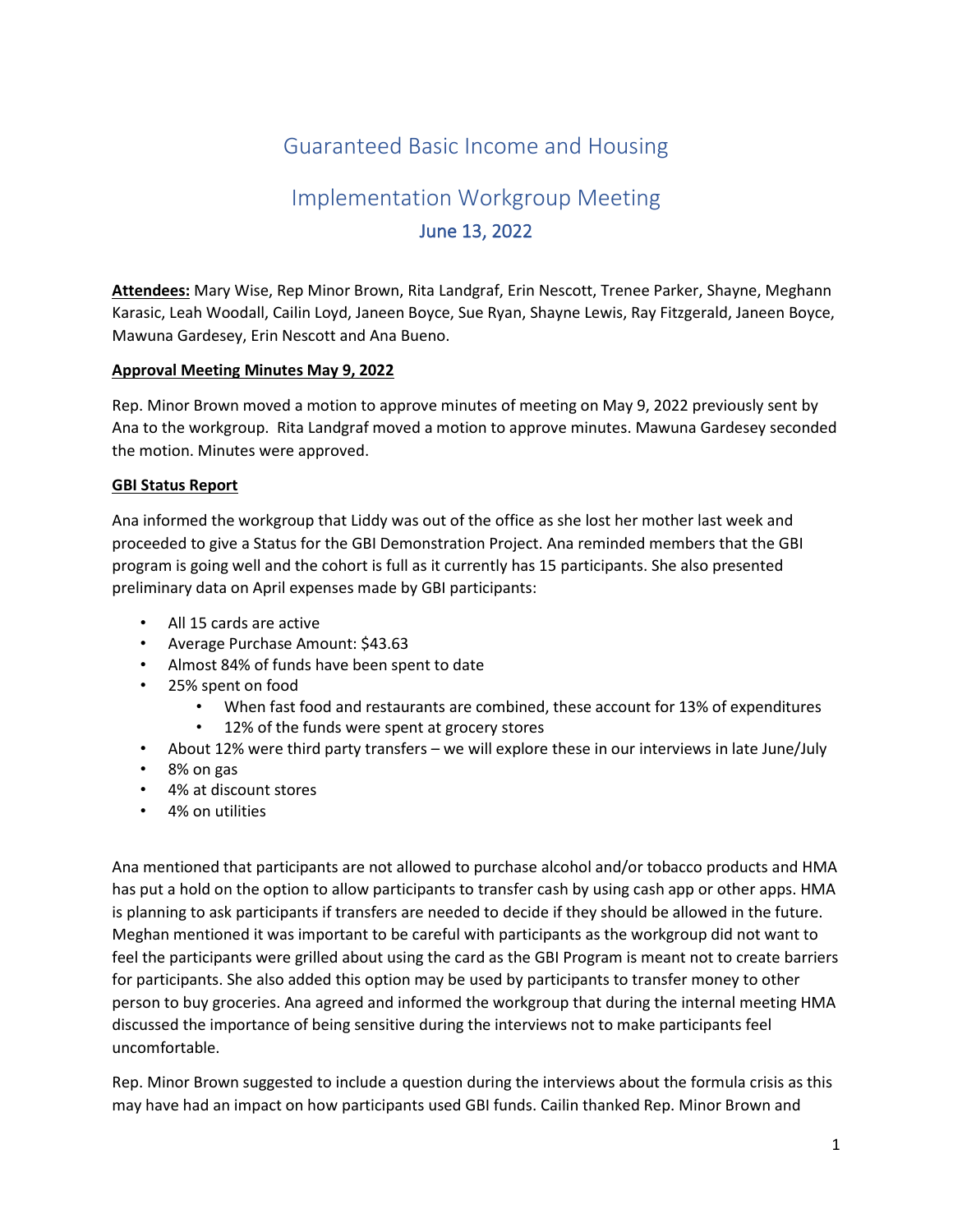noted HMA will add a question during their first set of interviews to find out if participants used the GBI card to buy formula.

Ana informed members that 25 participants will be added under the next cohort which will start on July 1, 2022.

Leah Woodall mentioned that DPH was able to add 25 participants due to funding received from ARPA funds. She also mentioned that DPH is working to address the formula shortage in Delaware using the current infrastructure under the GBI and HWHB. DPH is contracting with HMA to buy gift cards using the current account used for GBI and plans to work with current HWHB providers to get the gift cards out to provide help to women to buy formula.

## **Housing Program status update**

Ana reminded the workgroup about decisions made up to today:

- Quality Insights will be doing the Case Management
- Stand By Me will be providing Financial Coaching
- St. Francis and Westside will be the two HWHB Providers to screen  $1^{st}$  and  $2^{nd}$  trimester pregnant women for housing insecurity program
- DEHAP is funding source for housing for 18 months and DPH for the other 6 months for a total of 24 months.
- Income eligibility will match DEHAP and or Arbor Management's eligibility (at or below 80% of area median income)
- Women must be in  $1^{st}$  or  $2^{nd}$  trimester who are homeless or housing insecure
- Women will be asked to be part of the evaluation with incentives

Ana informed the workgroup that the Housing Partners had a meeting on June 7, 2022, during this meeting partners worked on the referral process and agreed on how the program would work from beginning to end. Ana mentioned that she received an email from Denise Neale informing her that the application to prioritize pregnant women under the Tax Credit Program was declined but Denise is still willing to work with the program to try to house the women hoping they will still be eligible for housing under the tax credit program without the pregnancy prioritization.

Rita Landgraf mentioned she is meeting with Rep. Minor Brown to brainstorm on possible solutions to prioritize pregnant women.

Ana suggested to workgroup to continue with next steps assuming participants would be able to apply with Wilmington Housing Alliance and/ or Denise for Housing and reminded the workgroup on the need to have a definition for Homeless and Housing Insecure.

Ana mentioned to the workgroup that the GBI program uses the following to assess eligibility:

- Eligibility based on current income;
- Eligibility based on \$1,000 extra earnings per month
- HWHB High risk Zones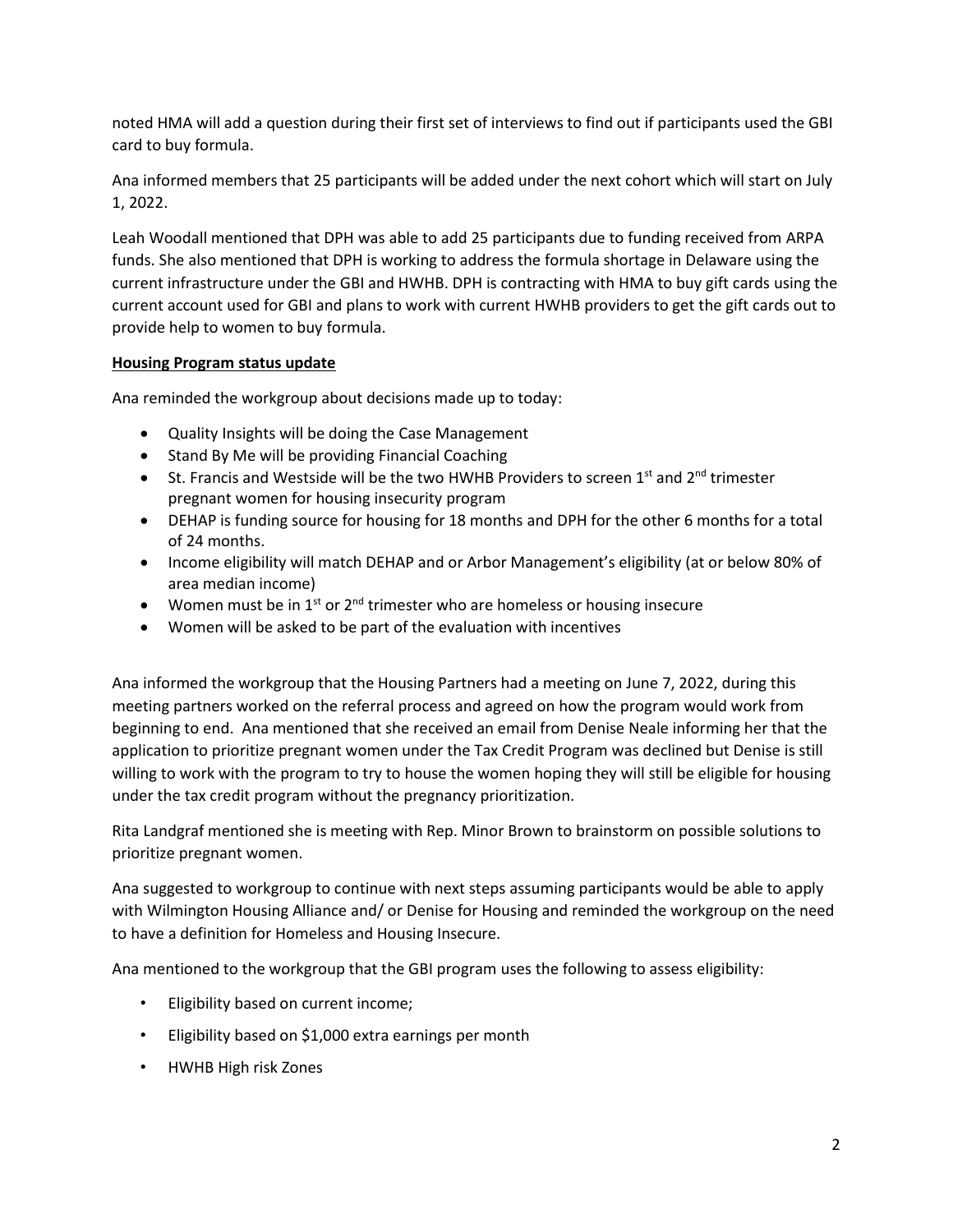Based on notes and suggestions made last meeting workgroup members felt it was important to use HUD Definition for Homelessness:

|                                   |                      |                                                    | <b>Homeless Definition</b><br>(1) Individual or family who lacks a fixed, regular, and adequate                                                                                                                                                                                                                                                                                                                                                                                                                                                                                                                                                                         |
|-----------------------------------|----------------------|----------------------------------------------------|-------------------------------------------------------------------------------------------------------------------------------------------------------------------------------------------------------------------------------------------------------------------------------------------------------------------------------------------------------------------------------------------------------------------------------------------------------------------------------------------------------------------------------------------------------------------------------------------------------------------------------------------------------------------------|
|                                   | <b>Category</b><br>1 | Literally<br><b>Homeless</b>                       | nighttime residence, meaning:<br>(i) Has a primary nighttime residence that is a public or<br>private place not meant for human habitation;<br>(ii) Is living in a publicly or privately operated shelter<br>designated to provide temporary living arrangements<br>(including congregate shelters, transitional housing, and<br>hotels and motels paid for by charitable organizations or<br>by federal, state and local government programs); or<br>(iii) Is exiting an institution where (s)he has resided for 90 days<br>or less and who resided in an emergency shelter or place<br>not meant for human habitation immediately before<br>entering that institution |
| CRITERIA FOR<br>DEFINING HOMELESS | <b>Category</b><br>2 | <b>Imminent Risk of</b><br><b>Homelessness</b>     | (2) Individual or family who will imminently lose their primary<br>nighttime residence, provided that:<br>(i) Residence will be lost within 14 days of the date of<br>application for homeless assistance;<br>(ii) No subsequent residence has been identified; and<br>(iii) The individual or family lacks the resources or support<br>networks needed to obtain other permanent housing                                                                                                                                                                                                                                                                               |
|                                   | <b>Category</b><br>з | <b>Homeless under</b><br>other Federal<br>statutes | (3) Unaccompanied youth under 25 years of age, or families with<br>children and youth, who do not otherwise qualify as homeless<br>under this definition, but who:<br>(i) Are defined as homeless under the other listed federal<br>statutes:<br>(ii) Have not had a lease, ownership interest, or occupancy<br>agreement in permanent housing during the 60 days prior<br>to the homeless assistance application;<br>(iii) Have experienced persistent instability as measured by two<br>moves or more during in the preceding 60 days; and<br>(iv) Can be expected to continue in such status for an extended<br>period of time due to special needs or barriers      |
|                                   | <b>Category</b><br>4 | Fleeing/<br><b>Attempting to</b><br>Flee DV        | (4) Any individual or family who:<br>(i) Is fleeing, or is attempting to flee, domestic violence;<br>(ii) Has no other residence; and<br>(iii) Lacks the resources or support networks to obtain other<br>permanent housing                                                                                                                                                                                                                                                                                                                                                                                                                                             |

Meghan suggested Couch surfing to be included as homeless under category 1. Sue Ryan agreed.

Ray Fitzgerald suggested to be careful and consider there maybe conflict based on funding source. Marlena clarified that under DEHAP there is no definition for homeless.

Rita Landgraf moved a motion to approve the use of HUD's definition for Homelessness and Housing Insecurity but adding Couch surfing under Category 1. Rep. Minor Brown seconded he motion. No one